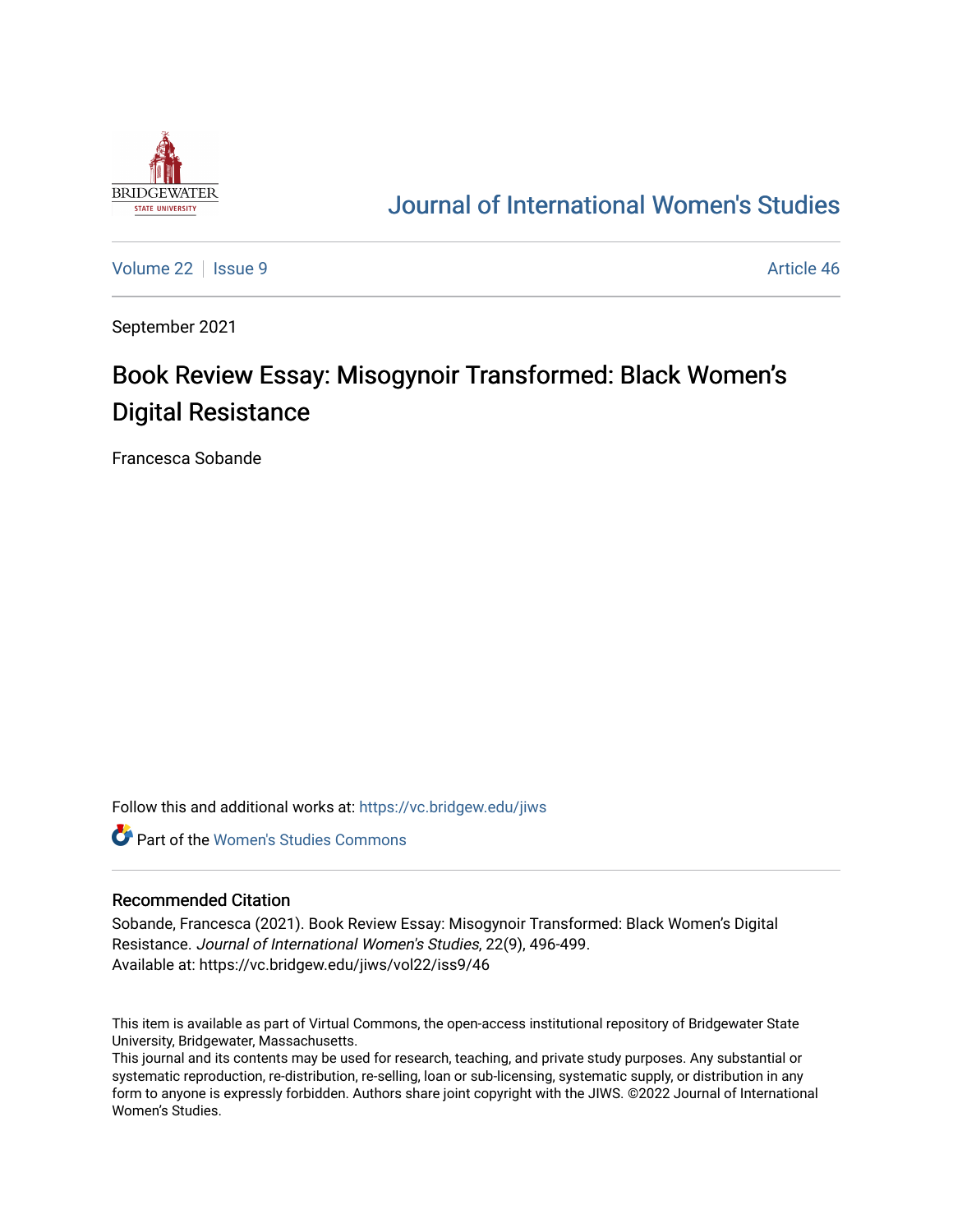Dr. Francesca Sobande School of Journalism, Media and Culture – Cardiff University sobandef@cardiff.ac.uk +44 29225 11352

Book title: *Misogynoir Transformed: Black Women's Digital Resistance*. Author(s): Moya Bailey. Publication year: 2021. Publisher: NYU Press, City: New York, US. Total number of pages: 248. Illustrations: No. Photographs: No. Appendix, or index are included: No. Price for hardcover and/or paperback copy: US\$28.00/E-book: US\$27.79. Reviewed by Francesca Sobande

*Misogynoir Transformed: Black Women's Digital Resistance* by Moya Bailey is a much anticipated and infinitely insightful book that is sure to be one many people avidly read and return to time after time. This crucial work offers vital and incomparable contributions to areas of research, writing, and pedagogy including, but not limited to, Black feminist and women's studies, cultural studies, digital studies, queer studies, media studies, disability studies, communication studies, and sociology. Thanks to the continued work of many people, particularly Black scholars, the area of critical race and digital studies has considerably expanded over the course of the last decade, and Black digital studies is a vibrant space filled with essential scholarly, collaborative, and activist efforts. Indeed, *Misogynoir Transformed: Black Women's Digital Resistance* is undoubtedly highly relevant to such areas of work, as well as many academic disciplines, but it is also a bold and exciting book that powerfully transcends disciplinary boundaries and refuses to be contained or constrained by the conventions that bolster much of academia.

Bailey's wonderful writing is richly reflexive and is in conversation with transformative work by scholars such as Beverly Guy-Sheftall, Patricia Hill Collins, and Faithe Day. *Misogynoir Transformed: Black Women's Digital Resistance* provides the reader with a creative, detailed, and distinctly engaging account of what misogynoir is, how the term has developed since Bailey first coined it, and the many ways that Black women are actively reimagining the world with the use of different digital spaces and technologies. Furthermore, as Bailey states in *Misogynoir Transformed: Black Women's Digital Resistance*, "I offer an invitation to readers to see this book as the first of many that address misogynoir in several arenas and locales, where I and other writers take on the unfortunate dynamism of this noxious reality" (25).

Bailey's excellent book also involves "introducing a new framework of digital alchemy" (20) which illuminates how "Black women and girls use defensive and generative digital alchemy by speaking back to and advocating for new practices that better serve their collective needs" (176– 177). The discussion of digital alchemy is one of numerous facets of *Misogynoir Transformed: Black Women's Digital Resistance* that demonstrate Bailey's nuanced understanding and analysis of both the problems and possibilities involved in digital experiences. In the poignant words of Bailey (183):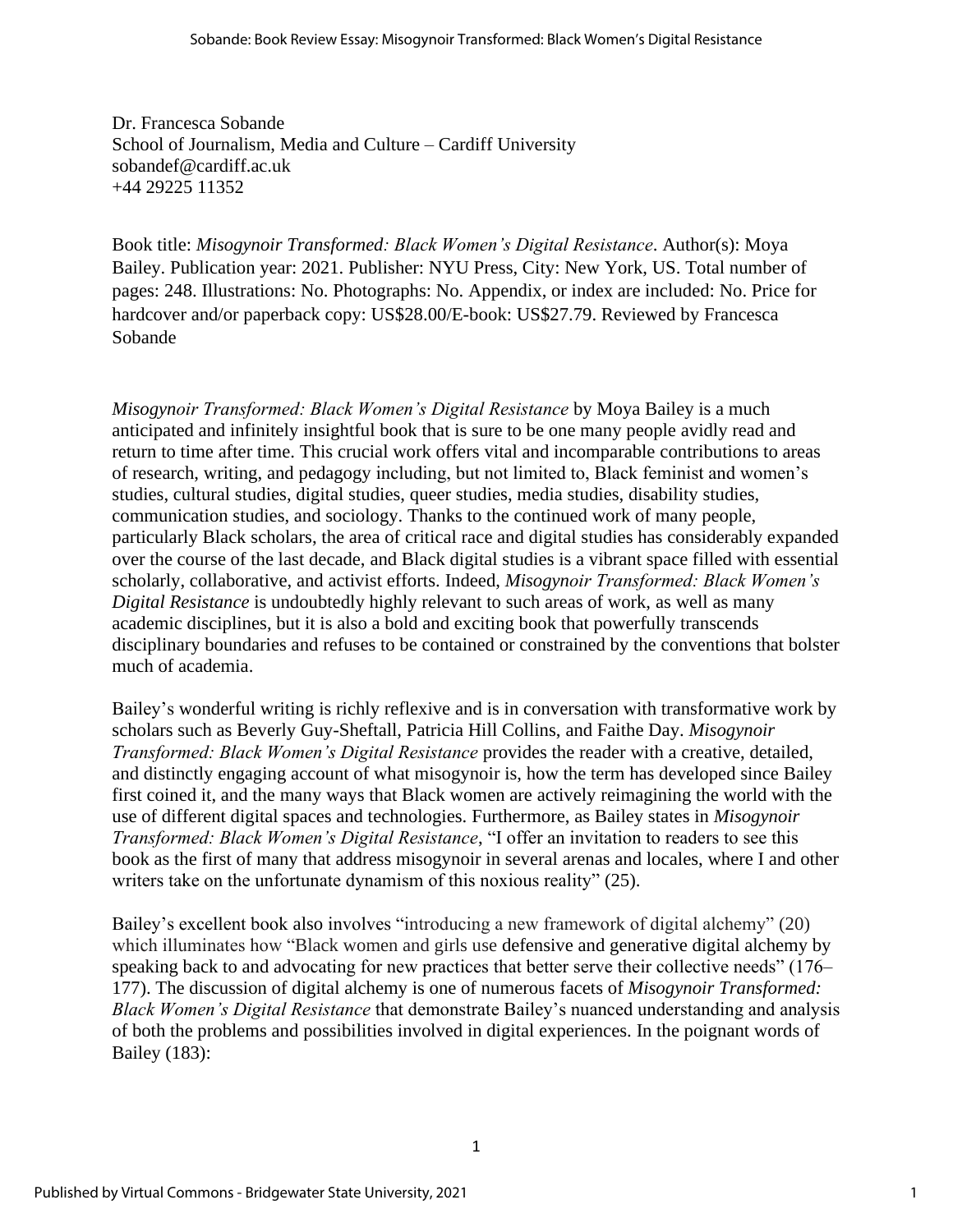Misogynoir causes harm, but Black women and Black nonbinary, agender, and gender-variant folks are using digital alchemy to transform that harm and reduce its negative impact. Through the hashtags created and challenged, the web shows launched and the Tumblrs tended, a new world is not only possible but essential if misogynoir is to be truly transformed.

Regardless of whether the reader is new to Bailey's work or has followed it for a long time, they are bound to learn lots from *Misogynoir Transformed: Black Women's Digital Resistance.* The brilliance of this book is evident from the start, including the "Preface" which evocatively sheds light on some of the experiences, events, moments in history, people, and places that have shaped this work and led to Bailey feeling "…awakened to the profundity of the unique nexus of experience that is Black and woman on this planet and throughout colonial history" (xi).

*Misogynoir Transformed: Black Women's Digital Resistance* draws on various methodological traditions such as those stemming from "Africana studies, women's, gender, and sexuality studies, digital humanities, and the social sciences" (2). Bailey emphasizes that this book, which conveys "the dynamic ways that Black women are using social media as a form of health praxis" (2), would not be possible without a mixed-method approach. Bailey's innovative methodological approach to this work includes "using the digital humanities tools Gephi and Voyant for network and text analysis, respectively" (2) and "the close reading of media texts in women's, gender, and sexuality studies and Africana studies, as well as the interview from sociology" (2).

Although some people ascribe a newness to the term "misogynoir" ("pronounced *mi-soj-uhnnwar*") (1), as this book indicates, the dedicated work that led to the term's development spans more than a decade and includes Bailey's thinking and writing before the publishing of Bailey's (2010) Crunk Feminist Collective (CFC) blog piece "They Aren't Talking about Me…" which introduced many people to the term "misogynoir" for the first time. Relatedly, Bailey and Trudy's (2018) *Feminist Media Studies* work "On misogynoir: citation, erasure, and plagiarism" also provides an important account of their significant roles in how the term "misogynoir" was created and proliferated.

With care, candor, and a generative critical approach, in *Misogynoir Transformed: Black Women's Digital Resistance* Bailey takes the reader on a meaningful journey which involves learning about many aspects of the lives of Black women, including societal experiences of invisibility and hypervisbility in the US, and significant forms of digital creativity and resistance. As Bailey explains early on in this book, "Misogynoir describes the uniquely co-constitutive racialized and sexist violence that befalls Black women as a result of their simultaneous and interlocking oppression at the intersection of racial and gender marginalization" (1). In the process of articulating what misogynoir is and how it has come to be known as such, Bailey reflects on and highlights the extensive key and compelling writing of "womanist blogger Trudy at her now sunsetted *Gradient Lair*" (xiv), whose "work introduced online communities to the word, and she deftly articulated its utility. Her work and others helped the term reach a wide range of audiences, including an international one" (xiv).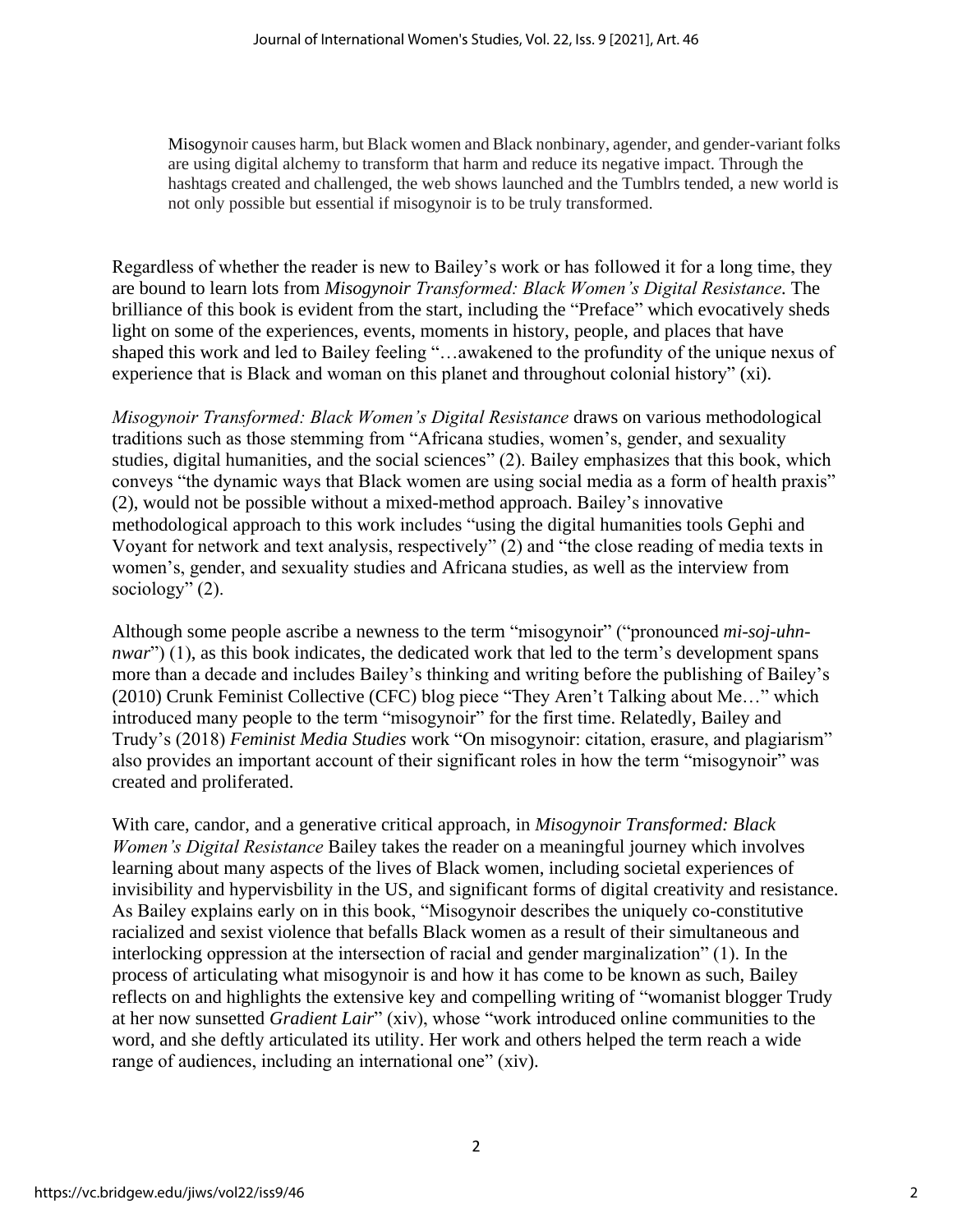The community-oriented underpinnings of *Misogynoir Transformed: Black Women's Digital Resistance* are apparent throughout the book. In Bailey's words, "I hope that, in addition to creating a term that is useful, I have created a book that is useful to the communities with which I study. I hope that future efforts similar to the successful campaigns and actions I describe here will further improve the lives of Black women and their communities" (xiv). Examples of Bailey's impactful collaborative work such as the co-authored book *#HashtagActivism: Networks of Race and Gender Justice* (Jackson, Bailey, and Foucault Welles 2020) also demonstrate an ethos that centers on community.

Among the numerous great qualities of *Misogynoir Transformed: Black Women's Digital Resistance*, is the way Bailey carefully considers and clearly communicates choices and uses of words and terms related to this topic. In "Black Women  $\neq$  Black Feminists", one of many sections of the book that particularly stands out, Bailey reflects on decisions that were made regarding language while working on *Misogynoir Transformed: Black Women's Digital Resistance*. As Bailey (18–19) puts it:

In writing this book, I struggled to come up with language that fully captured who is engaged with this transformation of misogynoir. The term "Black women" is often assumed to mean straight and cis, with queer and trans Black women identified explicitly because of this normative assumption. Additionally, the term "Black women" is not inclusive of nonbinary, agender, and gender-variant Black folks whose experiences of misogynoir are intimately connected with a misgendering of them. I struggled to reconcile my use of a term that is central to my definition of misogynoir yet excludes some of the people most invested in its transformation. For those of us on the margins of Black womanhood, "woman" is not what we name ourselves even as misogynoir colors our experiences of the world.

Reflections such as these are rare in many scholarly spaces and books, even within the field of women's studies. Few Black feminist and women's studies texts that are referred to as "canonical" have dealt with all that Bailey attends to in this section of *Misogynoir Transformed: Black Women's Digital Resistance*. As Bailey points out, in society the normative assumption that the term "Black women" means straight and cis often goes unacknowledged and, in turn, is reinforced. By taking the time to share such informed thoughts on language and power dynamics in relation to *Misogynoir Transformed: Black Women's Digital Resistance*, Bailey invites readers to engage with this vivid book with an approach that involves them accounting for exclusionary ways that the term and expectations of "Black womanhood" often function in society. In this same section of the book ("Black Women  $\neq$  Black Feminists"), Bailey concisely challenges reductive and harmful assumptions that all Black women are Black feminists and that all Black feminists are Black women. It is not possible to name all the wide-ranging contributions that *Misogynoir Transformed: Black Women's Digital Resistance makes, but these undeniably* include critical interventions such as those conveyed in the section titled "Black Women  $\neq$  Black Feminists".

As *Misogynoir Transformed: Black Women's Digital Resistance* alludes to, the relationship between media representations and material conditions is often trivialized in society, despite an evident connection between both. In this book, Bailey elucidates "how popular culture